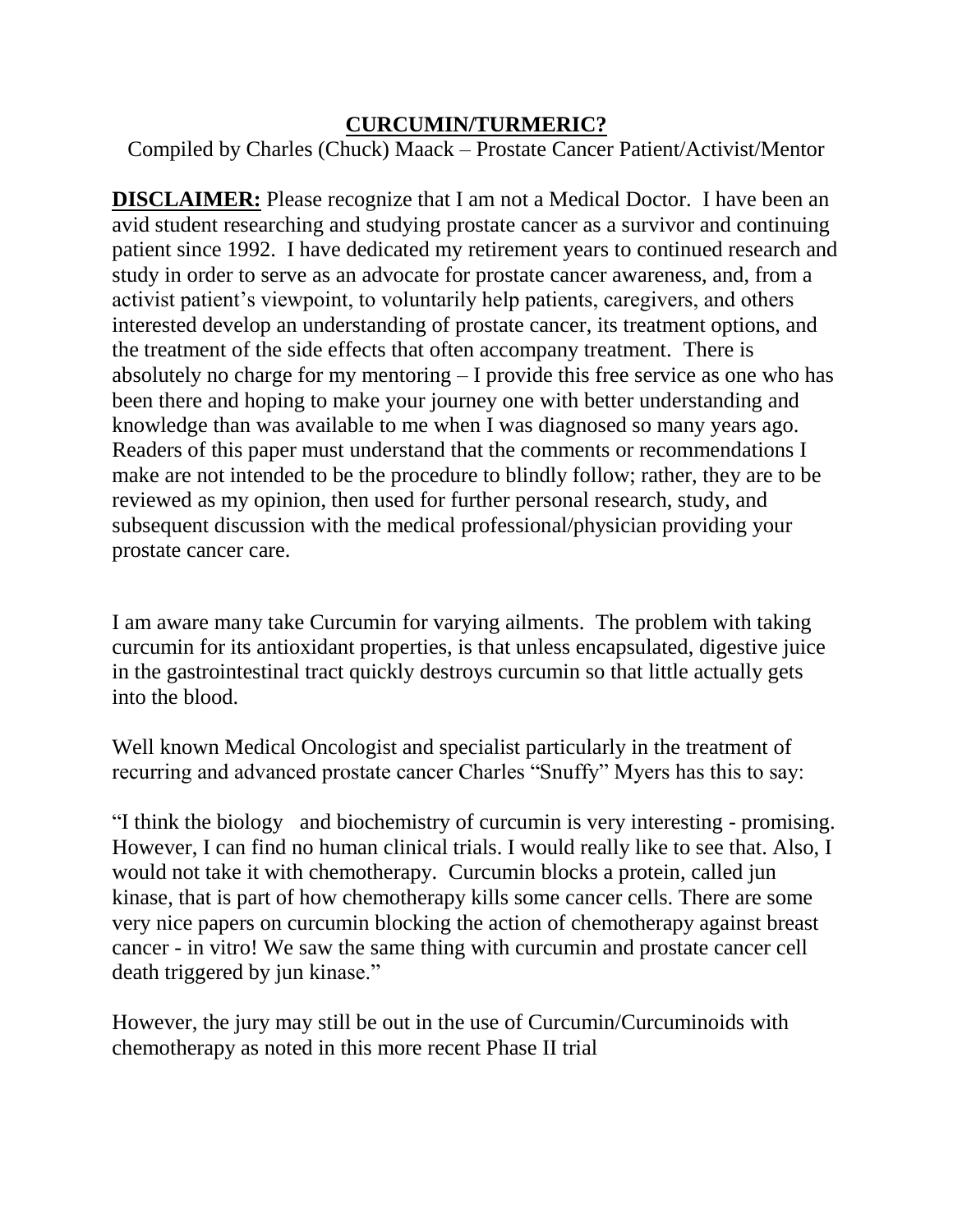"ASCO: Adding Curcuminoids to Docetaxel Shows Promise in Castration-Resistant Prostate Cancer." <http://tinyurl.com/jg24453>

Yet conclusions in this paper indicate though there appears some promise, there is no absolute certainty. The interest now is what a phase III trial may conclude.

Thus, caution is necessary.

Curcumin was recently evaluated to accompany radiotherapy: Evaluating the effect of curcumin supplementation on oxidative status of patients with prostate cancer who undergo radiotherapy.

# <http://tinyurl.com/zcckclm>

"PSA levels were reduced to below 0. 2 ng/ml in both (**My Note: curcumin and placebo**) groups, 3 mo after treatment, however, no significant differences were observed between the 2 groups regarding treatment outcomes."

My understanding of take home message…apparently including the antioxidant curcumin had no adverse effect by including with radiotherapy, but also had no better effect on outcome than those patients who were not prescribed curcumin.

Important to also be aware are the following from Natural Standard and Harvard Medical School:

Turmeric (*Curcuma longa*)

*Be aware that the U.S. Food and Drug Administration does not strictly regulate herbs and dietary supplements. There is no guarantee of strength, purity or safety of products containing or claiming to contain turmeric. Decisions to use herbs or supplements should be carefully considered. Individuals using prescription drugs should discuss taking herbs or supplements with their pharmacist or health care provider before starting.*

- [Evidence](http://www.intelihealth.com/IH/ihtIH/WSIHW000/8513/31402/348510.html?d=dmtContent#evidence)
- [Unproven Uses](http://www.intelihealth.com/IH/ihtIH/WSIHW000/8513/31402/348510.html?d=dmtContent#uses)
- [Potential Dangers](http://www.intelihealth.com/IH/ihtIH/WSIHW000/8513/31402/348510.html?d=dmtContent#dangers)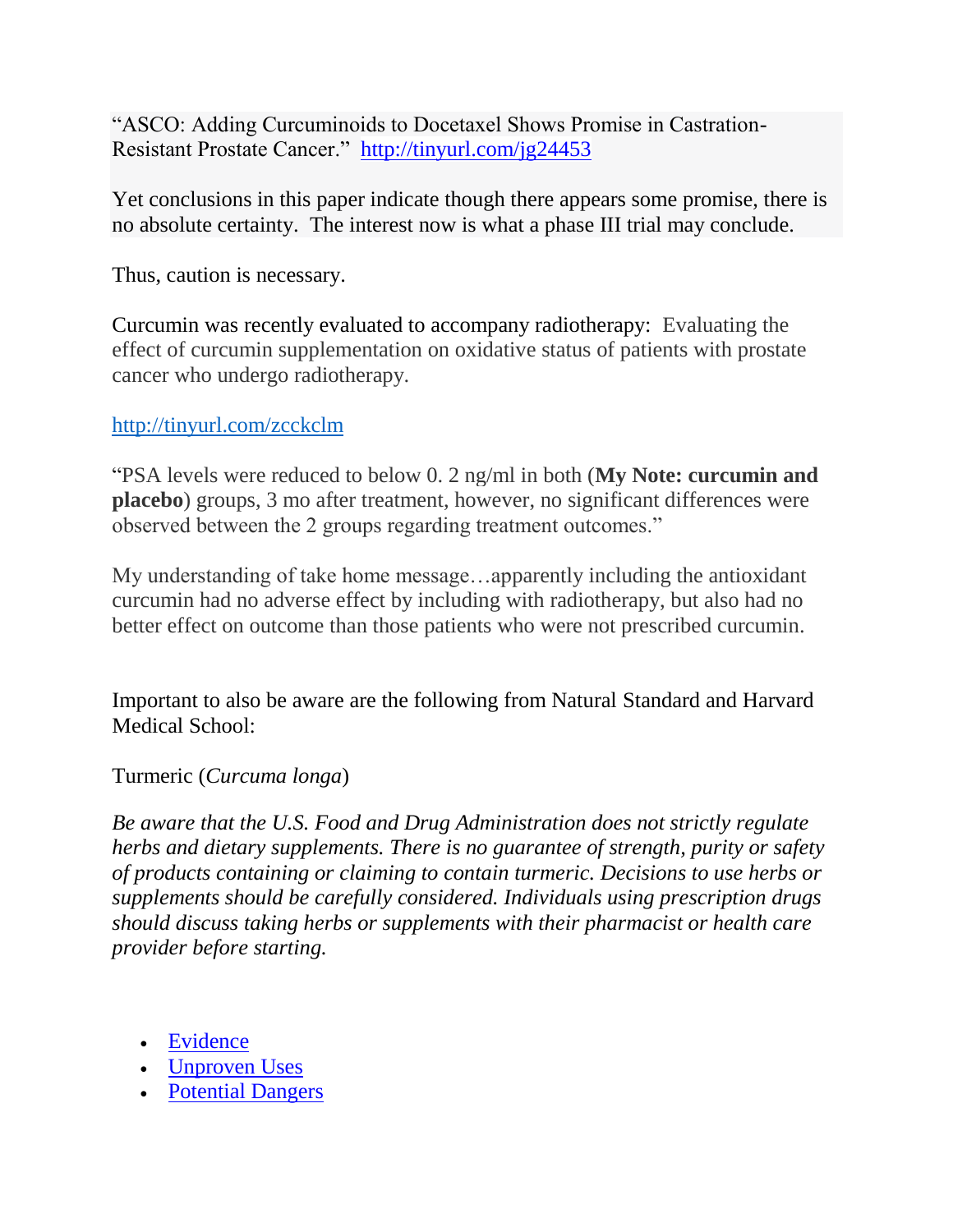- [Interactions](http://www.intelihealth.com/IH/ihtIH/WSIHW000/8513/31402/348510.html?d=dmtContent#interactions)
- [Dosing](http://www.intelihealth.com/IH/ihtIH/WSIHW000/8513/31402/348510.html?d=dmtContent#dosing)
- [Summary](http://www.intelihealth.com/IH/ihtIH/WSIHW000/8513/31402/348510.html?d=dmtContent#summary)
- [Resources](http://www.intelihealth.com/IH/ihtIH/WSIHW000/8513/31402/348510.html?d=dmtContent#resources)

## Evidence

Scientists have studied turmeric for the following health problems:

# **Antioxidant**

Some research suggests that as an antioxidant, turmeric may help in the prevention of conditions such as cancer and heart disease. These studies, however, are small and of poor quality, and most have involved animals. Better studies performed in humans are needed to provide more definitive answers.

#### **Cancer**

Several laboratory studies, animal studies and low-quality studies in humans have examined the effects of turmeric on different types of tumors. However, currently it is not clear if turmeric is effective in the prevention or treatment of cancer. There are several ongoing studies in this area.

## **Heartburn and stomach ulcers**

Turmeric has been used traditionally for stomach and intestinal conditions. There is limited study in this area, and the effects of turmeric are not clear. Turmeric may actually cause heartburn or ulcers when used long-term or in high doses.

## **Arthritis treatment**

A few small studies suggest turmeric may help improve the symptoms of osteoarthritis and rheumatoid arthritis. However, larger studies are needed to determine the exact benefit of turmeric for these conditions.

## **Other**

Turmeric has been studied for the treatment of high cholesterol, inflammation, scabies, viral infections, HIV, AIDS and a vision disorder called chronic anterior uveitis. Other studies suggest that turmeric may prevent gallstones and the formation of blood clots and may have a protective effect on the liver. Turmeric has not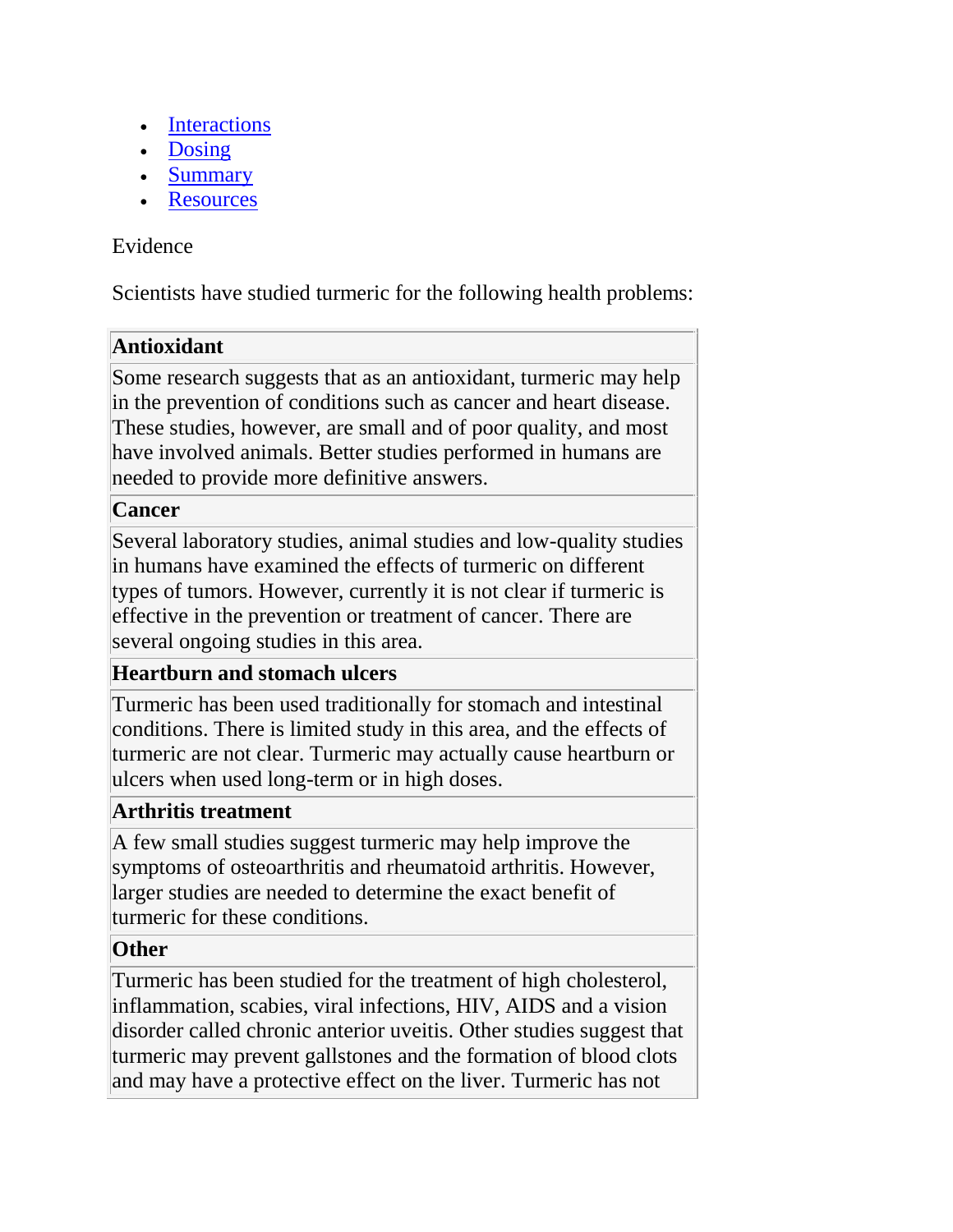been proven for any of these uses, and more research is needed before turmeric can be recommended for these conditions.

#### Unproven Uses

*Turmeric has been suggested for many other uses, based on tradition or on scientific theories. However, these uses have not been thoroughly studied in humans, and there is limited scientific evidence about safety or effectiveness. Some of these suggested uses are for conditions that are potentially serious and even lifethreatening. You should consult a health care provider before using turmeric for any unproven use.*

| Alzheimer's disease<br>Antifertility agent<br>Anti-inflammatory<br>Antimicrobial<br>Appetite stimulant<br>Asthma<br><b>Bile flow</b><br>Bleeding<br><b>Boils</b><br><b>Bruise</b><br>Cataracts<br>Cervical cancer<br>Colic<br>Cough<br>Cystic fibrosis<br>Decreased breast milk<br>Diabetes<br>Diarrhea<br><b>Dizziness</b><br>Flatulence<br>Fungal infections<br>Gastric cancer<br>Gonorrhea<br>Hepatitis<br>High blood pressure<br><b>Potential Dangers</b> | Human papillomavirus<br><b>Insect bites</b><br>Insect repellent<br>Jaundice<br>Kidney stones<br>Lack of menstrual period<br>Leprosy<br>Liver protection<br><b>Menstrual cramps</b><br>Multidrug resistance<br>Neurodegenerative disorders<br>Ovarian cancer<br>Pain<br>Prostate cancer<br>Protozoal infections<br>Ringworm<br>Scarring<br>Scleroderma<br><b>Seizures</b><br>Snake venom<br>Spasms<br>Sperm count<br>Sperm motility<br><b>Stomach bloating</b> |
|---------------------------------------------------------------------------------------------------------------------------------------------------------------------------------------------------------------------------------------------------------------------------------------------------------------------------------------------------------------------------------------------------------------------------------------------------------------|---------------------------------------------------------------------------------------------------------------------------------------------------------------------------------------------------------------------------------------------------------------------------------------------------------------------------------------------------------------------------------------------------------------------------------------------------------------|
|                                                                                                                                                                                                                                                                                                                                                                                                                                                               |                                                                                                                                                                                                                                                                                                                                                                                                                                                               |

Allergies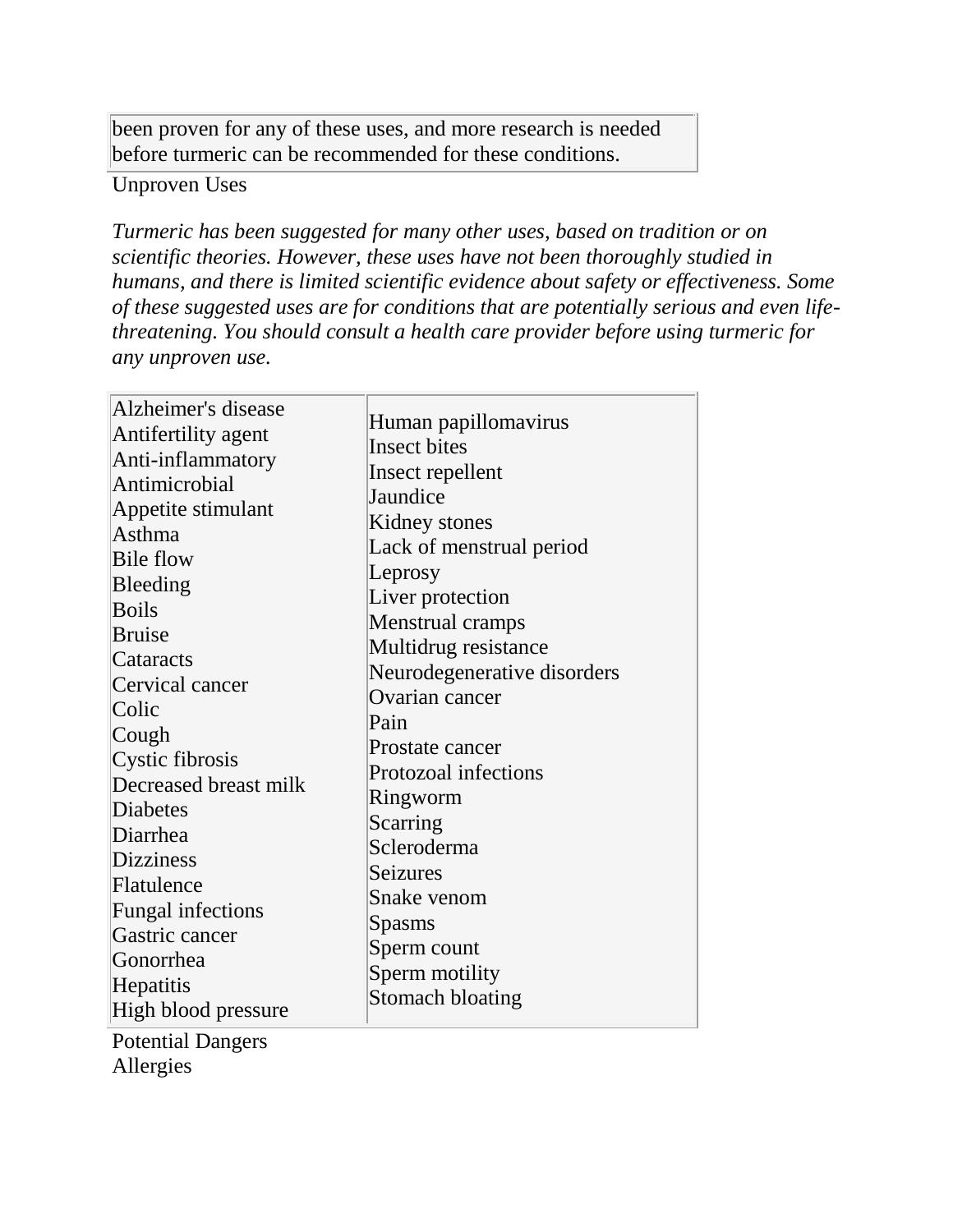Individuals who are allergic to spices that include turmeric or to yellow food colorings should avoid turmeric. Contact allergy to curcumin has been reported. Turmeric is a member of the ginger (*Zingiberaceae*) family and should be avoided by people with allergies to these plants.

# Side Effects

Few side effects have been reported when turmeric is used at recommended doses. There are reports of skin rash and mild giddiness. Stomach irritation, including heartburn and ulcers, may occur with long-term use. In animal studies, turmeric has caused hair loss, changes in blood pressure and liver damage. In theory, turmeric may increase the risk of bleeding. You may need to stop taking turmeric before some surgeries; discuss this with your health care provider.

Individuals with gallstones, blocked bile ducts, stomach or intestinal ulcers, high levels of stomach acid or immune system diseases should speak with a health care provider before using turmeric in amounts greater than commonly found in foods.

# Pregnancy And Breast-Feeding

Turmeric cannot be recommended during pregnancy or breast-feeding in amounts greater than usually found in foods. Turmeric may stimulate contractions of the uterus and may alter menstrual periods.

## **Interactions**

*Interactions with drugs, supplements and other herbs have not been thoroughly studied. The interactions listed below have been reported in scientific publications. If you are taking prescription drugs, speak with your health care provider or pharmacist before using herbs or dietary supplements.*

## Interactions With Drugs

In theory, turmeric may increase the risk of bleeding when used with anticoagulants (blood thinners) or antiplatelet drugs. Examples include warfarin (Coumadin), heparin and clopidogrel (Plavix). Some pain relievers may also increase the risk of bleeding if used with turmeric. Examples include aspirin, ibuprofen (Motrin, Advil) and naproxen (Naprosyn, Aleve, Anaprox). There is evidence that turmeric may interfere with the way the liver breaks down certain drugs. As a result, turmeric may cause the levels of drugs in the body to be too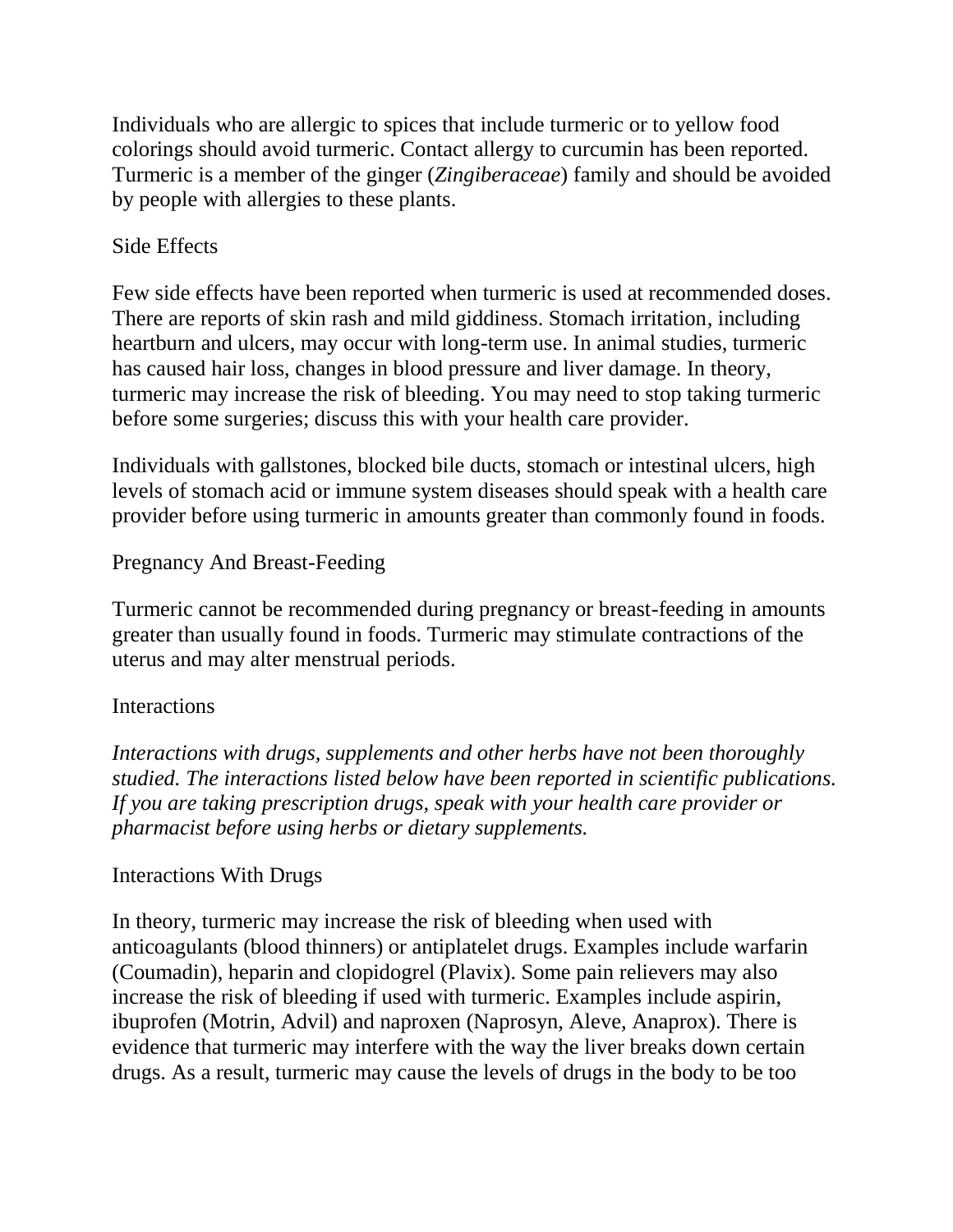high, leading to serious side effects. Based on animal data, turmeric may lower blood sugar and may have additive effects when used with diabetes medications.

When taken with indomethacin or reserpine, turmeric may help reduce the number of stomach and intestinal ulcers normally caused by these drugs. However, when taken in larger doses or when used for long periods of time, turmeric itself can cause ulcers. Studies have shown that turmeric may decrease cholesterol levels. If you are taking prescription drugs, ask your health care provider or pharmacist for advice before you take turmeric.

#### Interactions With Herbs And Dietary Supplements

In theory, turmeric may increase the risk of bleeding when taken with other products that are also believed to increase the risk of bleeding. Examples include *[Ginkgo biloba](http://www.intelihealth.com/IH/ihtIH/WSIHW000/8513/31402/347015.html?d=dmtContent)* and garlic (*Allium sativum*). In theory, turmeric may increase the blood levels of herbs processed by the liver, such as chasteberry (*Vitex agnuscastus*). In theory, turmeric may excessively lower cholesterol levels in the blood if also taken with herbs and supplements that lower cholesterol levels, such as [red](http://www.intelihealth.com/IH/ihtIH/WSIHW000/8513/31402/346470.html?d=dmtContent)  [yeast.](http://www.intelihealth.com/IH/ihtIH/WSIHW000/8513/31402/346470.html?d=dmtContent) Based on animal data, turmeric may lower blood sugar and may have additive effects when used with diabetes medications. Check with your health care provider before starting turmeric if you are taking other herbs or supplements.

## Dosing

*The doses listed below are based on scientific research, publications or traditional use. Because most herbs and supplements have not been thoroughly studied or monitored, safety and effectiveness may not be proven. Brands may be made differently, with variable ingredients even within the same brand. Combination products often contain small amounts of each ingredient and may not be effective. Appropriate dosing should be discussed with a health care provider before starting therapy; always read the recommendations on a product's label. The dosing for unproven uses should be approached cautiously, because scientific information is limited in these areas.*

Turmeric may be standardized to contain 95 percent curcuminoids per dose.

# **Adults (Aged 18 Or Older)**

*Tablets:* A dose of 1,500 milligrams (1.5 grams) per day has been taken by mouth. It may be taken as three 500-milligram doses. Patients with colorectal cancer